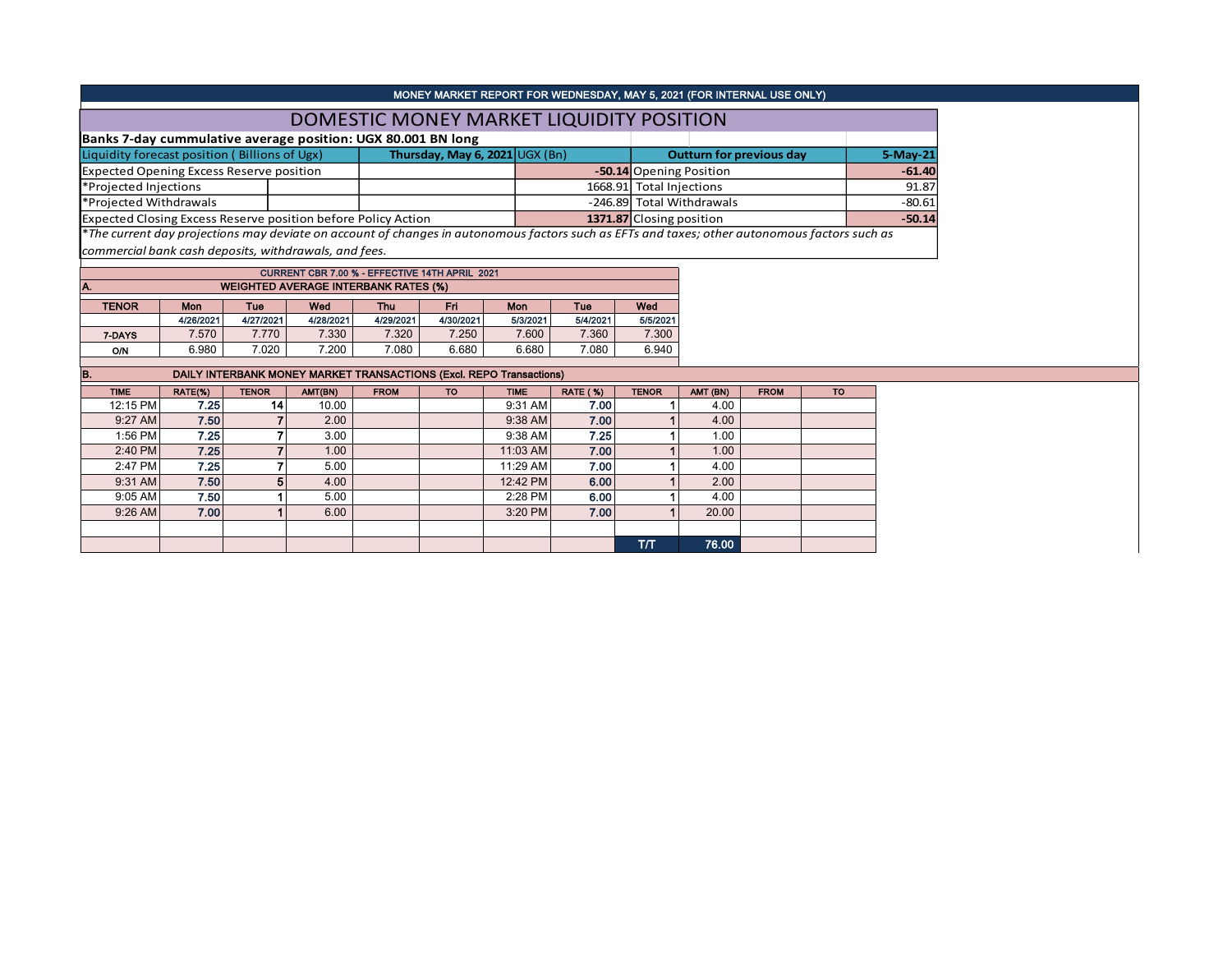| $\overline{c}$ .   |                                                                                                                        |                  |                          |               |                            | <b>CBR AND THE 7- DAY WAR INTERBANK RATES</b>                              |                   |                |              |                           |            |            |  |
|--------------------|------------------------------------------------------------------------------------------------------------------------|------------------|--------------------------|---------------|----------------------------|----------------------------------------------------------------------------|-------------------|----------------|--------------|---------------------------|------------|------------|--|
|                    |                                                                                                                        |                  |                          |               |                            |                                                                            |                   |                |              |                           |            |            |  |
| 9.000              |                                                                                                                        |                  |                          |               |                            |                                                                            |                   |                |              |                           |            |            |  |
|                    |                                                                                                                        |                  |                          |               |                            |                                                                            |                   |                |              |                           |            |            |  |
| 8.000              |                                                                                                                        |                  |                          |               |                            |                                                                            |                   |                |              |                           |            |            |  |
|                    |                                                                                                                        |                  |                          |               |                            |                                                                            |                   |                |              |                           |            |            |  |
| 7.000              |                                                                                                                        |                  |                          |               |                            |                                                                            |                   |                |              |                           |            |            |  |
|                    |                                                                                                                        |                  |                          |               |                            |                                                                            |                   |                |              |                           |            |            |  |
| 6.000              |                                                                                                                        |                  |                          |               |                            |                                                                            |                   |                |              |                           |            |            |  |
|                    |                                                                                                                        |                  |                          |               |                            |                                                                            |                   |                |              |                           |            |            |  |
| 5.000              |                                                                                                                        |                  |                          |               |                            |                                                                            |                   |                |              |                           |            |            |  |
| 4.000              |                                                                                                                        |                  |                          |               |                            |                                                                            |                   |                |              |                           |            |            |  |
|                    | 20/04/2021<br>21/04/2021                                                                                               |                  | 22/04/2021<br>23/04/2021 |               | 26/04/2021                 | 27/04/2021                                                                 | 28/04/2021        | 29/04/2021     | 30/04/2021   | 03/05/2021                | 04/05/2021 | 05/05/2021 |  |
|                    |                                                                                                                        |                  |                          |               |                            |                                                                            |                   |                |              |                           |            |            |  |
|                    |                                                                                                                        |                  | $-7$ -day WAR            | -CBR rate     | • Overnight WAR            |                                                                            | -Upper bound      | Lower bound    |              |                           |            |            |  |
| D.                 |                                                                                                                        |                  |                          |               |                            | MONETARY POLICY OPERATIONS MATURITIES PROFILE: (06 MAY 2021 - 4 JUNE 2021) |                   |                |              |                           |            |            |  |
| <b>DATE</b>        | <b>THUR</b>                                                                                                            | <b>THUR</b>      | <b>THUR</b>              | <b>THUR</b>   | <b>FRI</b>                 | <b>TOTAL</b>                                                               |                   |                |              |                           |            |            |  |
|                    | 6-May-21                                                                                                               | 13-May-21        | 20-May-21                | 27-May-21     | 4-Jun-21                   |                                                                            |                   |                |              |                           |            |            |  |
| <b>REPO</b>        | 1,324.08                                                                                                               | $\sim$           | $\sim$                   | $\sim$        | $\sim$                     | 1,324.08                                                                   |                   |                |              |                           |            |            |  |
| <b>REV REPO</b>    |                                                                                                                        | $\sim$           | $\sim$                   | $\sim$        | $\sim$                     |                                                                            |                   |                |              |                           |            |            |  |
| <b>DEPO AUCT</b>   | 20.00                                                                                                                  | 25.10            | 58.40                    | 96.10         | 97.00                      | 296.60                                                                     |                   |                |              |                           |            |            |  |
| <b>TOTALS</b>      | 1.344.08                                                                                                               | 25.10            | 58.40                    | 96.10         | 97.00                      | 1.620.68                                                                   |                   |                |              |                           |            |            |  |
|                    | Total O/S Deposit Auction balances held by BOU up to 24 JUNE 2021: UGX 490 BN                                          |                  |                          |               |                            |                                                                            |                   |                |              |                           |            |            |  |
|                    | Total O/S Repo, Reverse Repo & Deposit Auction balances held by BOU: UGX 1,812 BN<br>(Ei) STOCK OF TREASURY SECURITIES |                  |                          |               | Eii)                       | <b>MONETARY POLICY MARKET OPERATIONS</b>                                   |                   |                |              |                           |            |            |  |
|                    | LAST TBIILS ISSUE DATE: 22-APR-2021                                                                                    |                  |                          |               |                            | (VERTICAL REPOS, REV-REPOS & DEPOSIT AUCTIONS)                             |                   |                |              |                           |            |            |  |
|                    | On-the-run O/S T-BILL STOCKs (Bns-UGX)                                                                                 |                  | 6,003.46                 | 5/6/2021      | OMO                        | <b>ISSUE DATE</b>                                                          | <b>AMOUNT</b>     | <b>WAR</b>     | <b>RANGE</b> | <b>TENOR</b>              |            |            |  |
|                    | On-the-run O/S T-BONDSTOCKs(Bns-UGX)                                                                                   |                  | 19,033.56                | 5/6/2021 DAUT |                            | 1-Apr                                                                      | 16.90             | 7.333          |              | 28                        |            |            |  |
|                    | TOTAL TBILL & TBOND STOCK- UGX                                                                                         |                  | 25,037.02                |               | <b>DAUT</b>                | 1-Apr                                                                      | 20.86             | 7.536          |              | 56                        |            |            |  |
| O/S=Outstanding    |                                                                                                                        |                  |                          |               | <b>REPO</b>                | 1-Apr                                                                      | 803.00            | 7.000          |              | $\sqrt{7}$                |            |            |  |
| <b>MATURITY</b>    | <b>TOTAL STOCK YTM (%)</b>                                                                                             |                  | <b>CHANGE IN</b>         |               | <b>REPO</b>                | 6-Apr                                                                      | 324.50            | 7.000          |              | $\overline{2}$            |            |            |  |
|                    | (BN UGX)                                                                                                               | AT CUT OFF*      | YTM (+/-)                |               | <b>DAUT</b>                | 8-Apr                                                                      | 19.89             | 7.318          |              | 28                        |            |            |  |
| 91                 | 69.59                                                                                                                  | 6.920            | $-0.091$                 |               | <b>DAUT</b>                | 8-Apr                                                                      | 95.89             | 7.428          |              | 57                        |            |            |  |
| 182                | 422.24                                                                                                                 | 9.749            | $-0.201$                 |               | <b>REPO</b>                | 8-Apr                                                                      | 923.00            | 7.000          |              | $\overline{\mathcal{I}}$  |            |            |  |
| 364                | 5,511.63                                                                                                               | 11.400           | $-0.328$                 |               | <b>REPO</b>                | 9-Apr                                                                      | 115.00            | 7.000          |              | 6                         |            |            |  |
| 2YR                | $\omega$                                                                                                               | 13.000           | $-0.550$                 |               | <b>REPO</b>                | 12-Apr                                                                     | 238.00            | 7.000          |              | $\mathsf 3$               |            |            |  |
| 3YR                | $\sim$                                                                                                                 | 13.977           | $-1.973$                 |               | <b>REPO</b>                | 14-Apr                                                                     | 45.00             | 7.000          |              | $\mathbf{1}$              |            |            |  |
| 5YR<br><b>10YR</b> | 1,871.05<br>8,997.22                                                                                                   | 15.100<br>15.970 | $-1.400$<br>$-0.030$     |               | <b>DAUT</b><br><b>DAUT</b> | 15-Apr<br>15-Apr                                                           | 12.93<br>28.77    | 7.402<br>7.516 |              | 28<br>56                  |            |            |  |
| 15YR               | 7,147.58                                                                                                               | 16.100           | $-0.400$                 |               | <b>REPO</b>                | 15-Apr                                                                     | 923.00            | 7.000          |              | $\overline{7}$            |            |            |  |
| <b>20YR</b>        | 1,017.70                                                                                                               | 16.990           | $-0.510$                 |               | <b>DAUT</b>                | 22-Apr                                                                     | 43.56             | 7.313          |              | 28                        |            |            |  |
|                    | Cut OFF is the lowest price/ highest yield that satisfies the auction awarded amount                                   |                  |                          |               | <b>DAUT</b>                | 22-Apr                                                                     | 68.31             | 7.585          |              | 56                        |            |            |  |
|                    |                                                                                                                        |                  |                          |               | <b>REPO</b>                | 22-Apr                                                                     | 726.00            | 7.000          |              | $\overline{7}$            |            |            |  |
|                    |                                                                                                                        |                  |                          |               | <b>REPO</b>                | 26-Apr                                                                     | 213.00            | 7.000          |              | $\overline{3}$            |            |            |  |
|                    |                                                                                                                        |                  |                          |               | <b>REPO</b>                | 28-Apr                                                                     | 452.50            | 7.000          |              | $\mathbf{1}$              |            |            |  |
|                    |                                                                                                                        |                  |                          |               | <b>DAUT</b>                | 29-Apr                                                                     | 74.58             | 7.326          |              | $\overline{28}$           |            |            |  |
|                    |                                                                                                                        |                  |                          |               | <b>DAUT</b>                | 29-Apr                                                                     | 93.91             | 7.584          |              | 56                        |            |            |  |
|                    |                                                                                                                        |                  |                          |               | <b>REPO</b><br><b>REPO</b> | 29-Apr<br>30-Apr                                                           | 1,063.00<br>72.00 | 7.000<br>7.000 |              | $\overline{7}$<br>$\,6\,$ |            |            |  |
|                    |                                                                                                                        |                  |                          |               | <b>REPO</b>                | 4-May                                                                      | 187.50            | 7.000          |              | $\overline{2}$            |            |            |  |
|                    |                                                                                                                        |                  |                          |               |                            | WAR-Weighted Average Rate                                                  |                   |                |              |                           |            |            |  |
|                    |                                                                                                                        |                  |                          |               |                            |                                                                            |                   |                |              |                           |            |            |  |